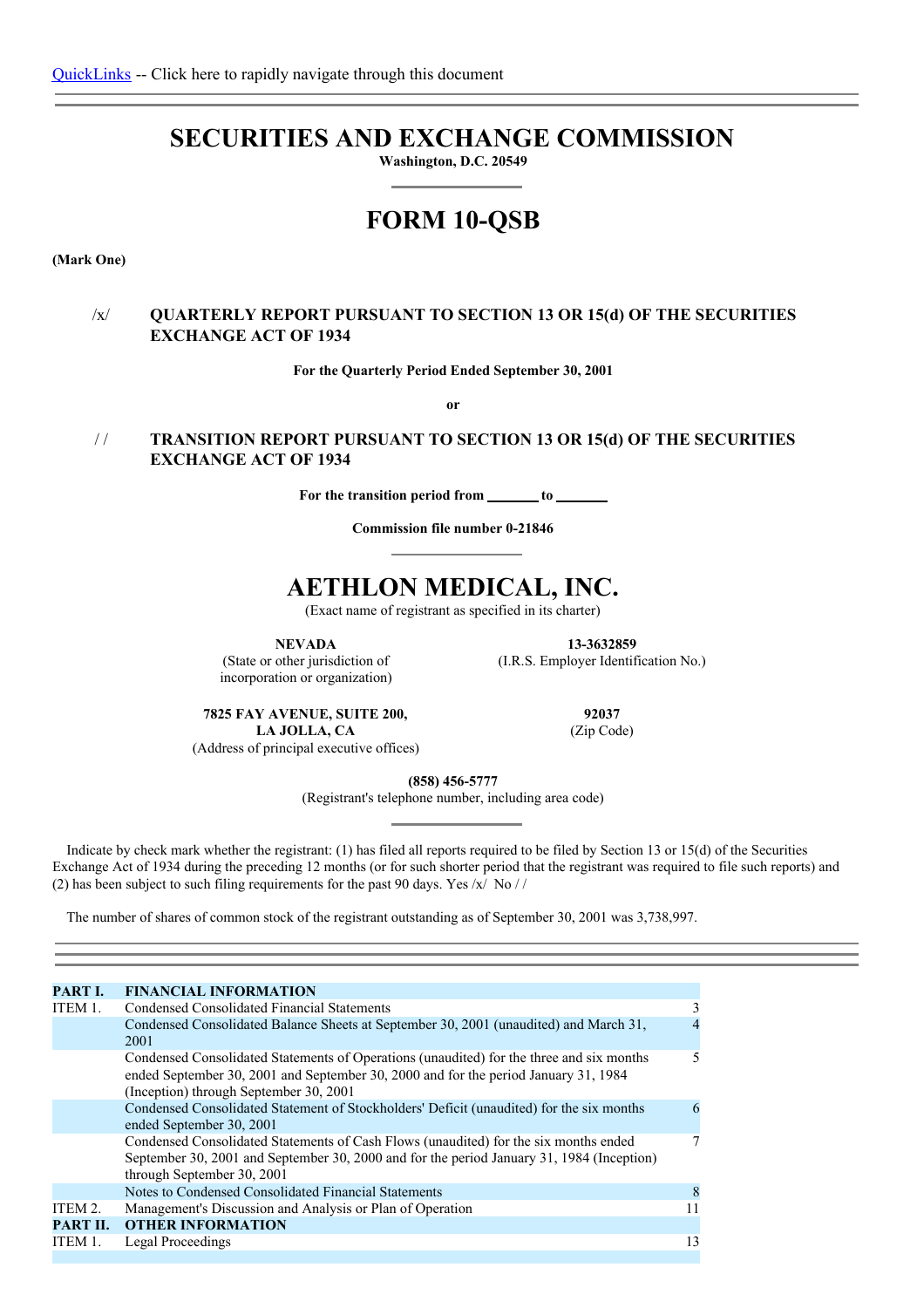| ITEM 3.           | <b>SURRIES UPSECURITIES</b> Securities              | 13 |
|-------------------|-----------------------------------------------------|----|
| ITEM 4.           | Submission of Matters to a Vote of Security Holders | 13 |
| ITEM 5.           | Other Information                                   | 13 |
|                   | ITEM 6. Exhibits and Reports on Form 8-K            | 13 |
| <b>SIGNATURES</b> |                                                     | 14 |

# 2

# **PART I**

# **FINANCIAL INFORMATION**

#### ITEM 1. CONDENSED CONSOLIDATED FINANCIAL STATEMENTS

3

## **AETHLON MEDICAL, INC. AND SUBSIDIARIES** *(A Development Stage Company)* **CONDENSED CONSOLIDATED BALANCE SHEETS September 30, 2001 and March 31, 2001**

|                                                                                                                                                    | September 30,<br>2001<br>(Unaudited) |               | March 31,<br>2001 |
|----------------------------------------------------------------------------------------------------------------------------------------------------|--------------------------------------|---------------|-------------------|
| <b>ASSETS</b>                                                                                                                                      |                                      |               |                   |
| <b>Current Assets</b>                                                                                                                              |                                      |               |                   |
| Cash                                                                                                                                               | \$<br>865                            | $\mathcal{S}$ | 6,058             |
| Accounts receivable                                                                                                                                | 1,689                                |               | 4,689             |
| Prepaid expenses                                                                                                                                   | 13,091                               |               | 20,025            |
|                                                                                                                                                    | 15,645                               |               | 30,772            |
|                                                                                                                                                    |                                      |               |                   |
| <b>Furniture and Equipment, net</b><br><b>Deferred Financing Costs, net</b>                                                                        | 48,112<br>194,516                    |               | 29,703<br>323,232 |
| <b>Patents and Patents Pending, net</b>                                                                                                            | 555,587                              |               | 508,162           |
| <b>Employment Contract, net</b>                                                                                                                    | 285,628                              |               | 390,741           |
| <b>Other Assets</b>                                                                                                                                | 1,330                                |               | 1,330             |
|                                                                                                                                                    | \$<br>1,100,818                      | -S            | 1,283,940         |
| <b>LIABILITIES AND STOCKHOLDERS' DEFICIT</b><br><b>Current Liabilities</b>                                                                         |                                      |               |                   |
| Accounts payable and accrued liabilities                                                                                                           | \$<br>1,120,307                      | - \$          | 1,123,165         |
| Due to related parties                                                                                                                             | 965,481                              |               | 920,453           |
| Notes payable, net of discount                                                                                                                     | 1,365,000                            |               | 1,311,313         |
| Convertible note payable                                                                                                                           | 25,000                               |               |                   |
|                                                                                                                                                    | 3,475,788                            |               | 3,354,931         |
| <b>Convertible Notes Payable</b>                                                                                                                   | 395,000                              |               | 395,000           |
| <b>Commitments and Contingencies</b>                                                                                                               |                                      |               |                   |
| <b>Stockholders' Deficit</b>                                                                                                                       |                                      |               |                   |
| Common stock, par value \$0.001 per share; 25,000,000 shares authorized;<br>3,738,997 and 2,877,152 shares issued and outstanding at September 30, |                                      |               |                   |
| 2001 and March 31, 2001, respectively                                                                                                              | 3,739                                |               | 2,877             |
| Common stock subscribed                                                                                                                            |                                      |               | 730,804           |
| Additional paid-in capital                                                                                                                         | 5,301,382                            |               | 4,271,055         |
| Stock options and warrants                                                                                                                         | 2,478,372                            |               | 2,429,566         |
| Stock subscription receivable                                                                                                                      |                                      |               | (730, 804)        |

Deficit accumulated during development stage (10,553,463) (9,169,489)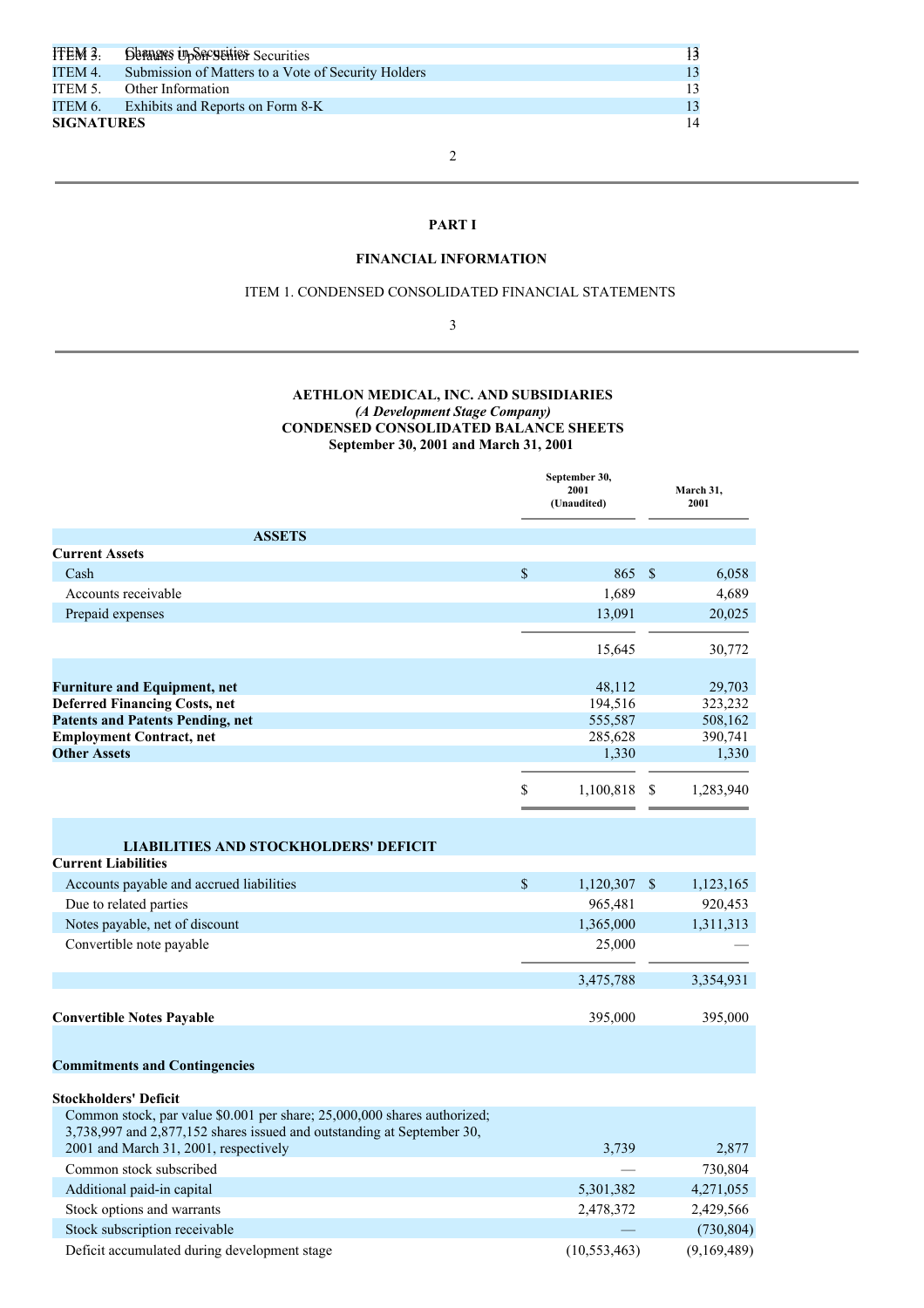|    | (2,769,970)            | (2,465,991) |
|----|------------------------|-------------|
| S. | 1,100,818 \$ 1,283,940 |             |

*The accompanying notes are an integral part of these condensed consolidated financial statements.*

4

## **AETHLON MEDICAL, INC. AND SUBSIDIARIES** *(A Development Stage Company)* **CONDENSED CONSOLIDATED STATEMENTS OF OPERATIONS For the Three and Six Months Ended September 30, 2001 and 2000 and For the period January 31, 1984 (Inception) Through September 30, 2001**

## (Unaudited)

|                                                             | <b>Three Months</b><br><b>Ended September</b><br>30, 2001 | <b>Three Months</b><br><b>Ended September</b><br>30, 2000 | <b>Six Months Ended</b><br>September 30, 2001 | <b>Six Months Ended</b><br>September 30, 2000 | <b>January 31, 1984</b><br>(Inception) Through<br>September 30, 2001 |
|-------------------------------------------------------------|-----------------------------------------------------------|-----------------------------------------------------------|-----------------------------------------------|-----------------------------------------------|----------------------------------------------------------------------|
| <b>REVENUES</b>                                             |                                                           |                                                           |                                               |                                               |                                                                      |
| Grant income                                                | \$<br>$-$ \$                                              | $-$ \$                                                    | $-$ \$                                        | $-$ \$                                        | 1,424,012                                                            |
| Subcontract income                                          |                                                           |                                                           |                                               |                                               | 73,746                                                               |
| Sale of research and development                            |                                                           |                                                           |                                               |                                               | 35,810                                                               |
|                                                             |                                                           |                                                           |                                               |                                               | 1,533,568                                                            |
| <b>EXPENSES</b>                                             |                                                           |                                                           |                                               |                                               |                                                                      |
| Interest and other debt expenses                            | 194,785                                                   | 352,949                                                   | 348,172                                       | 667,147                                       | 2,316,164                                                            |
| Professional fees                                           | 179,674                                                   | 46,801                                                    | 410,912                                       | 100,240                                       | 1,876,731                                                            |
| Personnel                                                   | 145,828                                                   | 184,654                                                   | 264,205                                       | 345,706                                       | 4,269,745                                                            |
| Other amortization                                          | 33,780                                                    | 2,043                                                     | 109,199                                       | 4,086                                         | 277,313                                                              |
| Rent                                                        | 17,720                                                    | 32,206                                                    | 38,342                                        | 61,328                                        | 630,634                                                              |
| Depreciation                                                | 5,465                                                     | 3,788                                                     | 12,395                                        | 7,833                                         | 163,519                                                              |
| Amortization of goodwill                                    |                                                           | 43,721                                                    |                                               | 84,907                                        | 99,692                                                               |
| Other expenses                                              | 49,590                                                    | 47,934                                                    | 103,199                                       | 89,954                                        | 1,523,298                                                            |
|                                                             | 626,842                                                   | 714,096                                                   | 1,286,424                                     | 1,361,201                                     | 11,157,096                                                           |
| <b>OTHER EXPENSE (INCOME)</b>                               |                                                           |                                                           |                                               |                                               |                                                                      |
| Impairment of goodwill                                      |                                                           |                                                           |                                               |                                               | 897,227                                                              |
| Other charge                                                | 97,550                                                    |                                                           | 97,550                                        |                                               | 97,550                                                               |
| Other income                                                |                                                           | (1, 158)                                                  |                                               | (22, 479)                                     | (58, 764)                                                            |
| Interest income                                             |                                                           |                                                           |                                               |                                               | (17, 415)                                                            |
|                                                             |                                                           |                                                           |                                               |                                               |                                                                      |
|                                                             | 97,550                                                    | (1, 158)                                                  | 97,550                                        | (22, 479)                                     | 918,598                                                              |
|                                                             |                                                           |                                                           |                                               |                                               |                                                                      |
| <b>NET LOSS BEFORE PROVISION</b><br><b>FOR INCOME TAXES</b> | (724, 392)                                                | (712, 938)                                                | (1,383,974)                                   | (1,338,722)                                   | (10, 542, 126)                                                       |
| PROVISION FOR INCOME TAXES                                  |                                                           | 806                                                       |                                               | 1,465                                         | 11,337                                                               |
|                                                             |                                                           |                                                           |                                               |                                               |                                                                      |
| <b>NET LOSS</b>                                             | \$<br>$(724, 392)$ \$                                     | $(713, 744)$ \$                                           | $(1,383,974)$ \$                              | $(1,340,187)$ \$                              | (10, 553, 463)                                                       |
|                                                             |                                                           |                                                           |                                               |                                               |                                                                      |
| <b>BASIC AND DILUTED LOSS PER</b><br><b>COMMON SHARE</b>    | $\$$<br>$(0.20)$ \$                                       | $(0.26)$ \$                                               | $(0.39)$ \$                                   | (0.48)                                        |                                                                      |
|                                                             |                                                           |                                                           |                                               |                                               |                                                                      |
| <b>WEIGHTED AVERAGE NUMBER</b>                              |                                                           |                                                           |                                               |                                               |                                                                      |
| OF COMMON SHARES<br><b>OUTSTANDING</b>                      | 3,670,162                                                 | 2,771,652                                                 | 3,543,595                                     | 2,771,652                                     |                                                                      |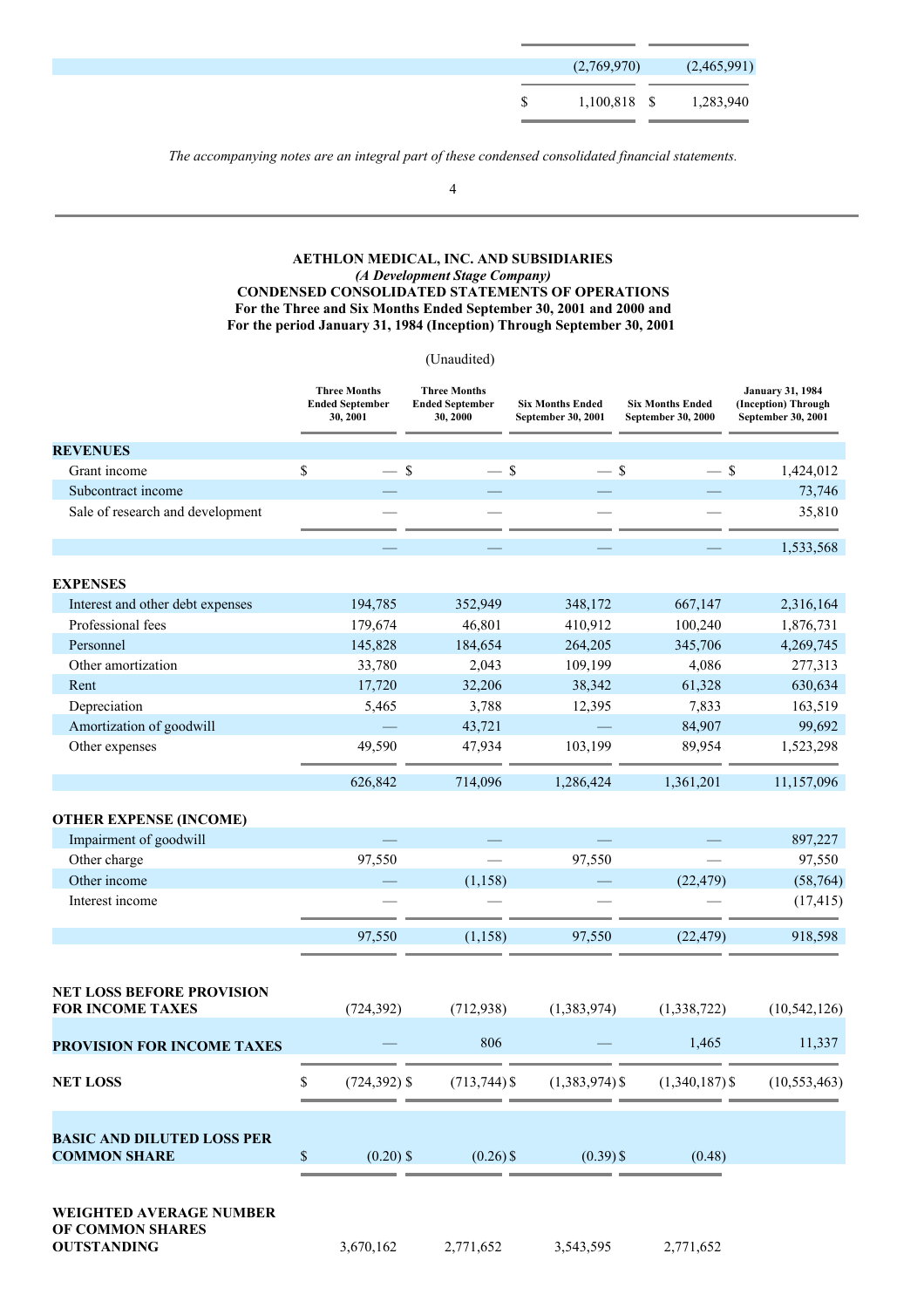*The accompanying notes are an integral part of these condensed consolidated financial statements.*

# 5

#### **AETHLON MEDICAL, INC. AND SUBSIDIARIES** *(A Development Stage Company)* **CONDENSED CONSOLIDATED STATEMENTS OF STOCHOLDERS' DEFICIT For the Six Months Ended September 30, 2001**

## (Unaudited)

|                                          | <b>Common Stock</b> |               |                                      |                                      |                                                                  |             |
|------------------------------------------|---------------------|---------------|--------------------------------------|--------------------------------------|------------------------------------------------------------------|-------------|
|                                          | <b>Shares</b>       | <b>Amount</b> | <b>Additional Paid-in</b><br>Capital | <b>Stock Options and</b><br>Warrants | <b>Deficit Accumulated</b><br>during Development<br><b>Stage</b> | Total       |
| <b>BALANCE</b> - March 31, 2001          | 2,877,152 \$        | 2,877 \$      | 4,271,055 \$                         | 2,429,566 \$                         | $(9,169,489)$ \$ $(2,465,991)$                                   |             |
| Common stock, warrants and options       |                     |               |                                      |                                      |                                                                  |             |
| issued for accounts payable and          |                     |               |                                      |                                      |                                                                  |             |
| accrued liabilities                      | 21,750              | 22            | 135,353                              | 48,000                               |                                                                  | 183,375     |
| Common stock issued for services at      |                     |               |                                      |                                      |                                                                  |             |
| \$2.65 per share                         | 6,038               | 6             | 15,994                               |                                      |                                                                  | 16,000      |
| Common stock issued for cash at \$1      |                     |               |                                      |                                      |                                                                  |             |
| per share, net of issuance costs of      |                     |               |                                      |                                      |                                                                  |             |
| \$41,540, paid to a related party        | 730,804             | 731           | 688,533                              |                                      |                                                                  | 689,264     |
| Common stock issued for services at      |                     |               |                                      |                                      |                                                                  |             |
| \$2.75 per share                         | 10,000              | 10            | 27,490                               |                                      |                                                                  | 27,500      |
| Common Stock issued in connection        |                     |               |                                      |                                      |                                                                  |             |
| with license agreement at \$3.00 per     |                     |               |                                      |                                      |                                                                  |             |
| share                                    | 6,000               | 6             | 17,994                               |                                      |                                                                  | 18,000      |
| Common stock issued to holder of         |                     |               |                                      |                                      |                                                                  |             |
| convertible notes at \$1.38 per share    | 70,586              | 70            | 97,480                               |                                      |                                                                  | 97,550      |
| Options issued to Directors for services |                     |               |                                      | 806                                  |                                                                  | 806         |
| Common stock issued for cash at \$1.50   |                     |               |                                      |                                      |                                                                  |             |
| per share, net of issuance costs of      |                     |               |                                      |                                      |                                                                  |             |
| \$2,500                                  | 16,667              | 17            | 22,483                               |                                      |                                                                  | 22,500      |
| Beneficial conversion feature of         |                     |               |                                      |                                      |                                                                  |             |
| convertible notes payable                |                     |               | 25,000                               |                                      |                                                                  | 25,000      |
| Net loss                                 |                     |               |                                      |                                      | (1,383,974)                                                      | (1,383,974) |
|                                          |                     |               |                                      |                                      |                                                                  |             |
| <b>BALANCE</b> — September 30, 2001      | 3,738,997 \$        | 3,739 \$      | 5,301,382 \$                         | 2,478,372 \$                         | $(10, 553, 463)$ \$                                              | (2,769,970) |

*The accompanying notes are an integral part of these condensed consolidated financial statements.*

6

## **AETHLON MEDICAL, INC. AND SUBSIDIARIES** *(A Development Stage Company)* **CONDENSED CONSOLIDATED STATEMENTS OF CASH FLOWS For the Six Months Ended September 30, 2001 and 2000 and For the Period January 31, 1984 (Inception) Through September 30, 2001**

(Unaudited)

|                                                       | <b>Six Months Ended</b><br>September 30, 2001 |                  | <b>Six Months Ended</b><br><b>September 30, 2000</b> |                  | <b>January 31, 1984</b><br>(Inception) Through<br>September 30, 2001 |                |
|-------------------------------------------------------|-----------------------------------------------|------------------|------------------------------------------------------|------------------|----------------------------------------------------------------------|----------------|
| <b>CASH FLOWS FROM OPERATING</b>                      |                                               |                  |                                                      |                  |                                                                      |                |
| <b>ACTIVITIES</b>                                     |                                               |                  |                                                      |                  |                                                                      |                |
| Net loss                                              | \$                                            | $(1,383,974)$ \$ |                                                      | $(1,340,187)$ \$ |                                                                      | (10, 553, 463) |
| Adjustments to reconcile net loss to net cash used in |                                               |                  |                                                      |                  |                                                                      |                |
| operating activities:                                 |                                               |                  |                                                      |                  |                                                                      |                |
| Depreciation and amortization                         |                                               | 121,594          |                                                      | 96,826           |                                                                      | 540,524        |
| Gain on sale of furniture and equipment               |                                               |                  |                                                      |                  |                                                                      | (13,065)       |
|                                                       |                                               |                  |                                                      |                  |                                                                      |                |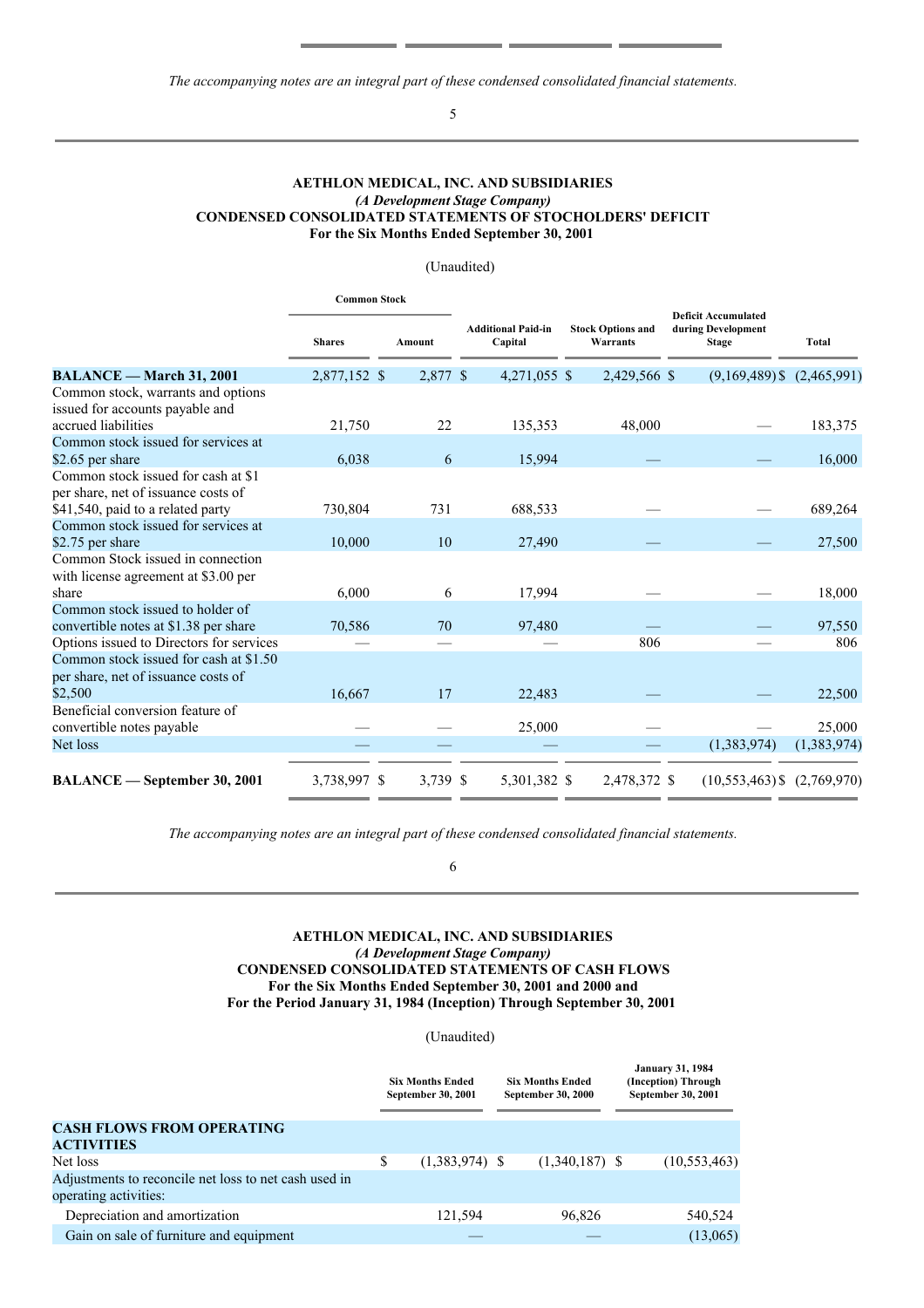| Entenest and oddy twa panses and atption swissmaat for        | 182,403      | 591,261                  | 1,565,015                  |
|---------------------------------------------------------------|--------------|--------------------------|----------------------------|
| services                                                      | 227,681      | 8,373                    | 1,364,994                  |
| Beneficial conversion feature of convertible notes<br>payable | 25,000       |                          | 175,000                    |
| Common stock issued to holder of convertible note             | 97,550       |                          | 97,550                     |
| Impairment of goodwill                                        |              |                          | 897,227                    |
| Deferred compensation forgiven                                |              |                          | 217,223                    |
| Changes in operating assets and liabilities:                  |              |                          |                            |
| Accounts receivable                                           | 3,000        | 17,683                   | 60,977                     |
| Prepaid expenses                                              | 6,934        | 18,566                   | (12, 490)                  |
| Other assets                                                  |              |                          | (1, 330)                   |
| Accounts payable and accrued liabilities                      | (2,858)      | 110,187                  | 609,540                    |
| Due to related parties                                        | 45,028       |                          | 1,147,138                  |
|                                                               |              |                          |                            |
| Net cash used in operating activities                         | (677, 642)   | (497, 291)               | (3,905,160)                |
|                                                               |              |                          |                            |
| <b>CASH FLOWS FROM INVESTING ACTIVITIES</b>                   |              |                          |                            |
| Acquisition of furniture and equipment                        | (30, 804)    | (3,085)                  | (208, 186)                 |
| Acquisition of patents and patents pending                    | (33,511)     |                          | (290, 390)                 |
| Proceeds from sale of furniture and equipment                 |              | 4,000                    | 17,065                     |
| Cash of acquired company                                      |              | 2,286                    | 10,728                     |
| Net cash provided by (used in) investing activities           | (64,315)     | 3,201                    | (470, 783)                 |
| <b>CASH FLOWS FROM FINANCING</b>                              |              |                          |                            |
| <b>ACTIVITIES</b><br>Proceeds from issuance of notes payable  | \$<br>25,000 | 312,500<br><sup>\$</sup> | <sup>\$</sup><br>1,785,000 |
| Deferred financing costs                                      |              | (33,750)                 | (208, 500)                 |
| Net proceeds from issuance of common stock                    | 711,764      |                          | 2,800,308                  |
|                                                               |              |                          |                            |
| Net cash provided by financing activities                     | 736,764      | 278,750                  | 4,376,808                  |
| NET (DECREASE) INCREASE IN CASH                               | (5, 193)     | (215,340)                | 865                        |
| $CASH$ beginning of period                                    | 6,058        | 217,017                  |                            |
| $CASH$ – end of period                                        | 865<br>\$    | 1,677<br>S               | 865<br>S                   |
|                                                               |              |                          |                            |

*The accompanying notes are an integral part of these condensed consolidated financial statements.*

#### 7

#### **AETHLON MEDICAL, INC. AND SUBSIDIARIES** *(A Development Stage Company)* **NOTES TO CONDENSED CONSOLIDATED FINANCIAL STATEMENTS September 30, 2001**

## **NOTE 1. BASIS OF PRESENTATION**

The accompanying unaudited condensed consolidated financial statements of Aethlon Medical, Inc. (the "Company") have been prepared in accordance with accounting principles generally accepted in the United States for interim financial information and with the instructions to Form 10-QSB. Accordingly, they do not include all of the information and footnotes required by accounting principles generally accepted in the United States for complete financial statements. In the opinion of management, all adjustments (consisting of normal recurring accruals) considered necessary for a fair presentation have been included. Operating results for the three and six months ended September 30, 2001 are not necessarily indicative of the results that may be expected for the year ending March 31, 2002. For further information, refer to the Company's Annual Report on Form 10-KSB for the year ended March 31, 2001, which includes audited financial statements and footnotes as of and for the years ended March 31, 2001 and 2000.

## **NOTE 2. SIGNIFICANT ACCOUNTING POLICIES AND OTHER MATTERS**

#### *Principles of Consolidation*

The condensed consolidated financial statements include the accounts of the Company and its wholly owned subsidiaries, Hemex, Inc., Aethlon, Inc., Syngen Research, Inc., and Cell Activation, Inc. All significant intercompany balances and transactions have been eliminated in consolidation.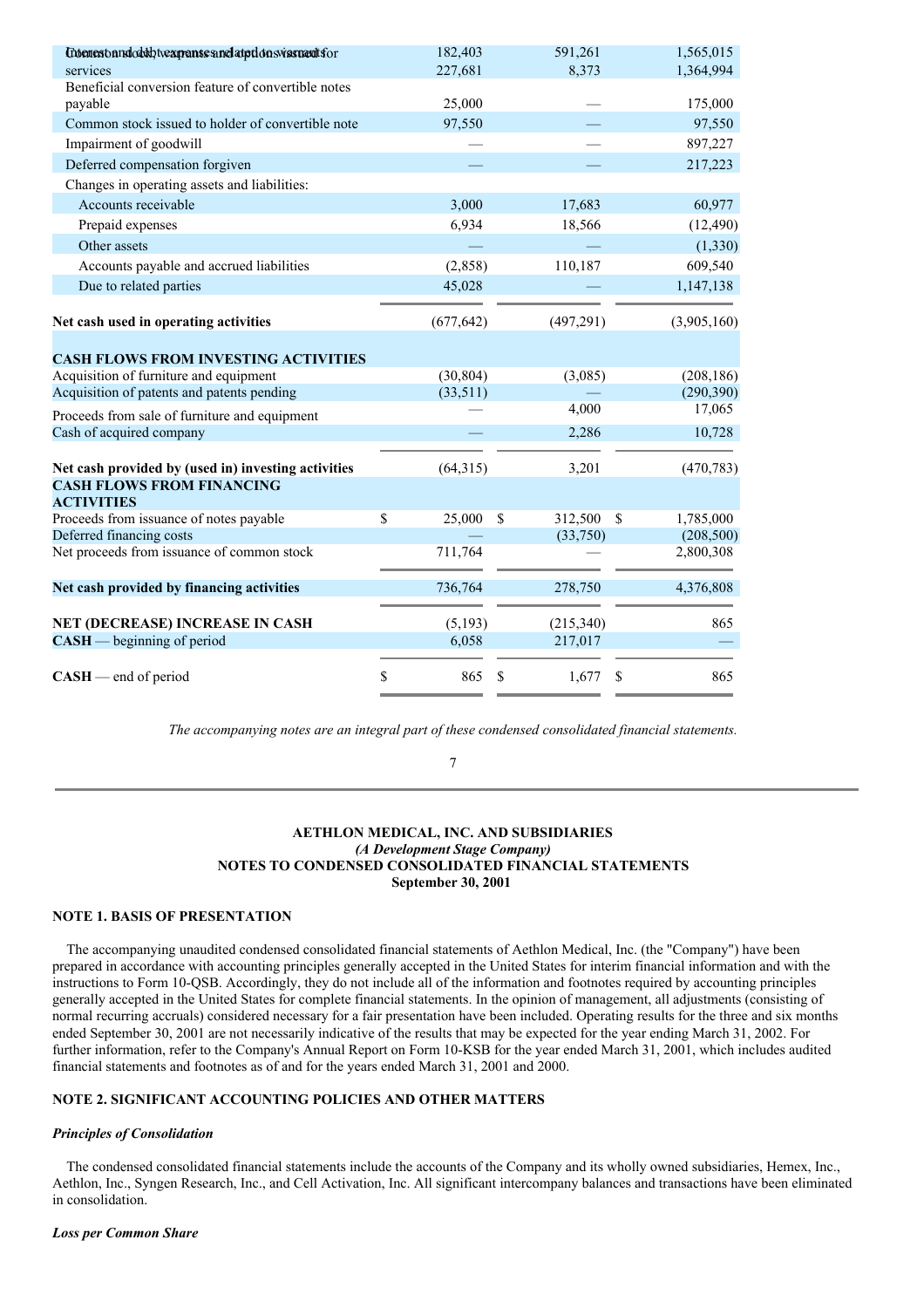Loss per common share is based on the weighted average number of shares of common stock and common stock equivalents outstanding during the year in accordance with Statement of Financial Accounting Standards No. 128, *"Earnings per Share."*

Securities that could potentially dilute basic loss per share (prior to their conversion, exercise or redemption) were not included in the diluted-loss-per-share computation because their effect is anti-dilutive.

#### *Recent Accounting Pronouncements*

Effective April 1, 2001, the Company adopted Statement of Financial Accounting Standards No. 133, "Accounting for Derivative Instruments and Hedging Activities" ("SFAS 133"), as amended. Since the Company does not presently engage in activities covered by SFAS 133, there was no significant effect on the Company's September 30, 2001 financial statements.

In July 2001, the Financial Accounting Standards Board issued Statements No. 141, "Business Combinations" ("SFAS 141") and No. 142 "Goodwill and Other Intangible Assets" ("SFAS 142"). SFAS 141 supersedes APB Opinion No. 16, "Business Combinations" and FASB Statement No. 38, "Accounting for Pre-acquisition Contingencies of Purchased Enterprises". SFAS 141 is effective for fiscal years beginning after June 30, 2001 and requires that all business combinations be accounted for by a single method, the purchase method. SFAS 142 supersedes APB Opinion No. 17, "Intangible Assets". SFAS 142 is effective for fiscal years beginning after December 15, 2001 and provides that all existing and newly acquired goodwill and intangible assets will no longer be amortized but will be tested for impairment annually and written down only when impaired. Management has not determined

8

whether the requirements of such pronouncements will have a significant impact on the Company's future financial statements.

#### *Reclassifications*

Certain amounts in the September 30, 2000 financial statements have been reclassified to conform to their September 30, 2001 presentation.

## **NOTE 3. NOTES PAYABLE**

As of September 30, 2001, all outstanding 12% promissory notes in the aggregate principal amount of \$1,365,000 from private placement offerings have reached their one-year maturity, and interest on such notes for periods after maturity is accruing at the annual rate of 15%. The Company is seeking other financing arrangements to retire these notes.

## **NOTE 4. CONVERTIBLE NOTES PAYABLE**

In September 2001, the Company issued a convertible note payable ("Convertible Note") in the amount of \$25,000 to an investor, bearing interest at 10% per annum, with principal and accrued interest due April 2002. The Convertible Note requires no payment of principal or interest during the term and may be converted to common stock of the Company at the conversion price per share of \$1.25 at any time at the option of the holder. The value of the beneficial conversion feature for this Convertible Note was estimated to be approximately \$25,000 and was expensed as interest.

## **NOTE 5. GOING CONCERN AND LIQUIDITY CONSIDERATIONS**

The accompanying condensed consolidated financial statements have been prepared on a going concern basis, which contemplates the realization of assets and the satisfaction of liabilities in the ordinary course of business. The Company has experienced a loss of approximately \$10.6 million for the period from January 31, 1984 (Inception) through September 30, 2001. The Company has not generated significant revenue or any profit from operations since inception. A substantial amount of additional capital will be necessary to advance the development of the Company's products to the point at which they may become commercially viable. Such factors indicate that the Company may be unable to continue as a going concern for a reasonable period of time. Management is in discussions with potential investors to pursue additional capital infusions into the Company, which management believes are necessary until such time that revenues materialize and profitability levels are achieved.

The condensed consolidated financial statements do not include any adjustments relating to the recoverability of assets that might be necessary should the Company be unable to continue as a going concern. The Company's continuation as a going concern is dependent upon its ability to obtain additional financing as may be required, and generate sufficient revenue and operating cash flow to meet its obligations on a timely basis.

## **NOTE 6. COMMITMENTS AND CONTINGENCIES**

The Company is obligated under various agreements to register shares of its common stock, including the common stock underlying certain convertible notes, warrants and options. The Company is subject to penalties for failure to register certain convertible notes, the amount of which could be material to the Company's financial condition, results of operations and cash flows. The Company filed a registration statement on Form SB-2 with the Securities and Exchange Commission in December 2000 to register the necessary securities. However, such registration statement was never considered effective and management intends to withdraw the Form SB-2 and file a new registration statement on Form S-3. Management is currently unaware of other potential claims (see below) related to the lack of registration and plans to file a revised registration statement.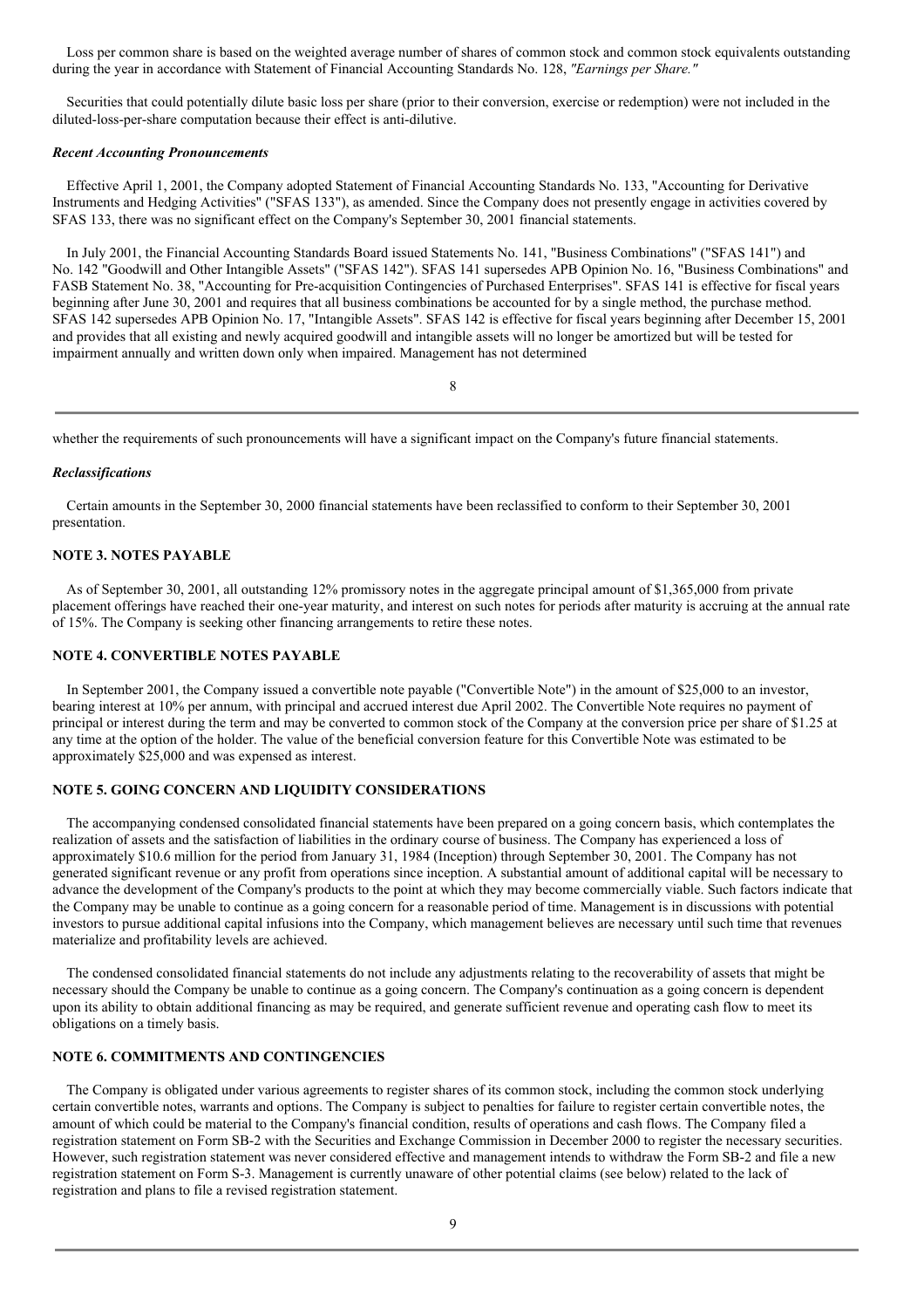During the quarter ended September 30, 2001, the Company issued 70,586 shares of common stock to the holder of the \$395,000 convertible notes in exchange for a waiver of any penalties through October 15, 2001. Additional shares of common stock may be issued in exchange for an extension of this waiver of penalties by the investor through the date the registration statement on Form S-3 is filed and has become effective. The Company has recorded an expense of \$97,550 in connection with such stock issuance.

#### **NOTE 7. SUBSEQUENT EVENTS**

In October 2001, the Company issued additional convertible notes payable ("Convertible Notes") totaling \$70,000 to certain investors, under the same terms described in Note 4. Principal and accrued interest on these Convertible Notes become due April 2002.

 $1<sub>0</sub>$ 

## **ITEM 2. MANAGEMENT'S DISCUSSION AND ANALYSIS OR PLAN OF OPERATION**

#### **Results of Operations**

Aethlon Medical is a development stage therapeutic company and we have not yet engaged in significant commercial activities. We are developing new treatments for the removal of targeted viruses and other intoxicants from the blood based on our proprietary Hemopurifier™ platform technology. Our lead product candidates, AEMD-45 and AEMD-61, are HIV-Hemopurifiers™, designed to fill the urgent need for new HIV/AIDS treatments that are effective in reducing viral load, have fewer side effects, decrease treatment resistance, and protect immune functions.

During the quarter ended September 30, 2001 we completed pre-clinical studies demonstrating a 55% removal of HIV from whole human blood in three hours and an 85-100% removal of HIV during the equivalent of one overnight treatment.

Consolidated operating expenses for the quarter ended September 30, 2001 totaled \$626,842 compared to \$714,096 in the prior-year quarter, representing a decrease of \$87,254 or 12.2%. This decrease is a result of lower interest and debt expense, personnel expenses and rent, partially offset by increased professional fees to complement our internal expertise.

We recorded a consolidated net loss of \$724,392, or \$(0.20) per share and \$713,744, or \$(0.26) per share during the second quarter of fiscal year 2002 and 2001, respectively. Net income for the quarter was negatively impacted by a non-cash charge of \$97,550 related to the issuance of 70,586 shares of common stock to the holder of certain convertible notes. We issued these shares in exchange for a waiver of penalties resulting from the delay in registering the underlying common stock. We expect to file a registration statement on Form S-3 during the third quarter of fiscal year 2002 and anticipate additional penalty charges through the date the registration statement is filed and has become effective.

Consolidated operating expenses were \$1,286,424 for the six months ended September 30, 2001, versus \$1,361,201 for the comparable period in fiscal year 2001. This decrease in operating expenses of \$74,777 or 5.5% is largely attributable to the decrease in interest and debt expense during the first half of fiscal year 2001. Increased professional fees were partially offset by lower personnel expenses and rent as a result of the consolidation of our facilities earlier this year.

We recorded a consolidated net loss of \$1,383,974, or \$(0.39) per share and \$1,340,187, or \$(0.48) per share for the six months ended September 30, 2001 and 2000, respectively.

During the fiscal year 2002, we plan to continue our research and development activities related to our Hemopurifier™ platform technologies, with particular emphasis on the advancement of our lead product candidates, AEMD-45 and AEMD-61, and the treatment of other infectious diseases, such as Hepatitis C.

We continue to carefully align our capital needs with the funding received and are pursuing various funding alternatives to support our business plan going forward.

#### **Liquidity and Capital Resources**

During the fiscal year ended March 31, 2001, we financed our research and development activities through the private placement of approximately \$1,365,000 notes bearing interest at 12% per annum and convertible notes in the amount of \$395,000 bearing interest at 8% per annum. As of September 30, 2001, all of the 12% notes matured, increasing the interest to 15% per annum and we are seeking other financing arrangements to retire these notes.

During the fourth quarter of fiscal year 2001, we entered into a Subscription Agreement under which we received gross proceeds of approximately \$856,000, of which \$756,000 were received during the first half of fiscal year 2002. We incurred issuance costs of approximately \$44,000. The proceeds

were used in part to fund operating expenses as well as to reduce existing accounts payable and related party liabilities.

In September and October 2001, we issued convertible notes totaling \$95,000 bearing interest at 10% per annum, to cover short-term capital needs.

We expect to raise additional capital within the next nine months to fund our research and development activities and anticipated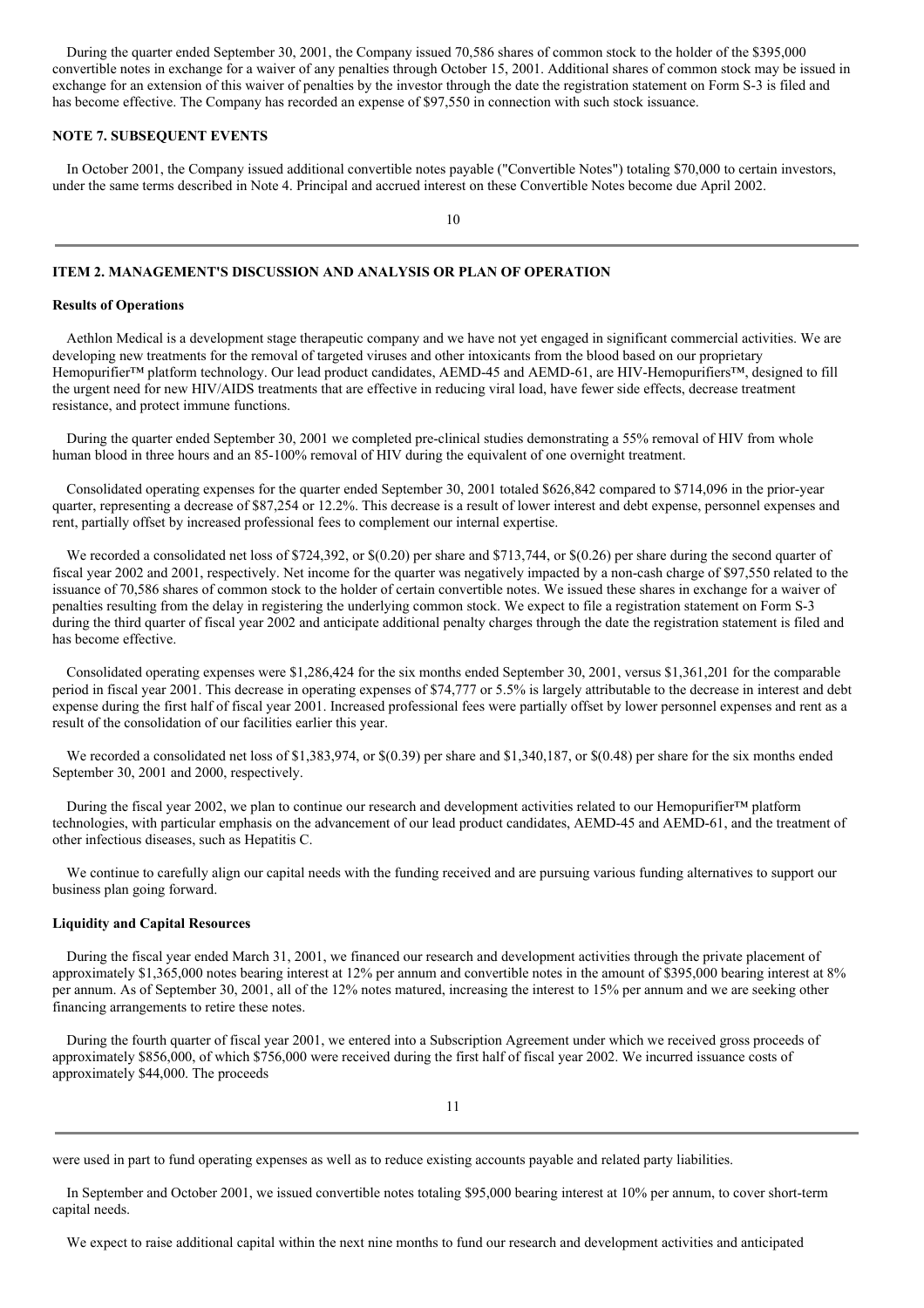#### operations.

Our operations to date have consumed substantial capital without generating revenues, and we will continue to require substantial and increasing capital funds to conduct necessary research and development and pre-clinical and clinical testing of our Hemopurifier products, and to market any of those products that receive regulatory approval. We do not expect to generate revenue from operations for the foreseeable future, and our ability to meet our cash obligations as they become due and payable is expected to depend for at least the next several years on our ability to sell securities, borrow funds or some combination thereof. Our future capital requirements will depend upon many factors, including progress with pre-clinical testing and clinical trials, the number and breadth of our programs, the time and costs involved in preparing, filing, prosecuting, maintaining and enforcing patent claims and other proprietary rights, the time and costs involved in obtaining regulatory approvals, competing technological and market developments, and our ability to establish collaborative arrangements, effective commercialization, marketing activities and other arrangements. We expect to continue to incur increasing negative cash flows and net losses for the foreseeable future.

At the date of this report, we do not have plans to purchase significant amounts of equipment or hire significant numbers of employees prior to successfully raising additional capital.

#### **FORWARD LOOKING STATEMENTS**

All statements, other than statements of historical fact, included in this Form 10-QSB are, or may be deemed to be, "forward-looking statements" within the meaning of Section 27A of the Securities Act of 1933, as amended ("the Securities Act"), and Section 21E of the Securities Exchange Act of 1934 ("the Exchange Act"). Such forward-looking statements involve assumptions, known and unknown risks, uncertainties and other factors which may cause the actual results, performance, or achievements of Aethlon Medical, Inc. ("the Company") to be materially different from any future results, performance, or achievements expressed or implied by such forward looking statements contained in this Form 10-QSB. Such potential risks and uncertainties include, without limitation, completion of the Company's capital-raising activities, FDA approval of the Company's products, other regulations, patent protection of the Company's proprietary technology, product liability exposure, uncertainty of market acceptance, competition, technological change, and other risk factors detailed herein and in the Company's other filings with the Securities and Exchange Commission. The forward-looking statements are made as of the date of this Form 10-QSB, and the Company assumes no obligation to update the forward-looking statements, or to update the reasons actual results could differ from those projected in such forward-looking statements.

12

#### **PART II**

#### **OTHER INFORMATION**

#### **ITEM 1. LEGAL PROCEEDINGS**

None

## **ITEM 2. CHANGES IN SECURITIES**

None

#### **ITEM 3. DEFAULTS UPON SENIOR SECURITIES**

As of September 30, 2001, outstanding 12% promissory notes in the aggregate principal amount of \$1,365,000 from private placement offerings have reached their one-year maturity and are past due. Interest on such notes for periods after maturity is accruing at the annual rate of 15%.

#### **ITEM 4. SUBMISSION OF MATTERS TO A VOTE OF SECURITY HOLDERS**

None

#### **ITEM 5. OTHER INFORMATION**

None

#### **ITEM 6. EXHIBITS AND REPORTS ON FORM 8-K**

(a) Exhibits—None

(b) Reports on Form 8-K filed during the quarter ended September 30, 2001—None